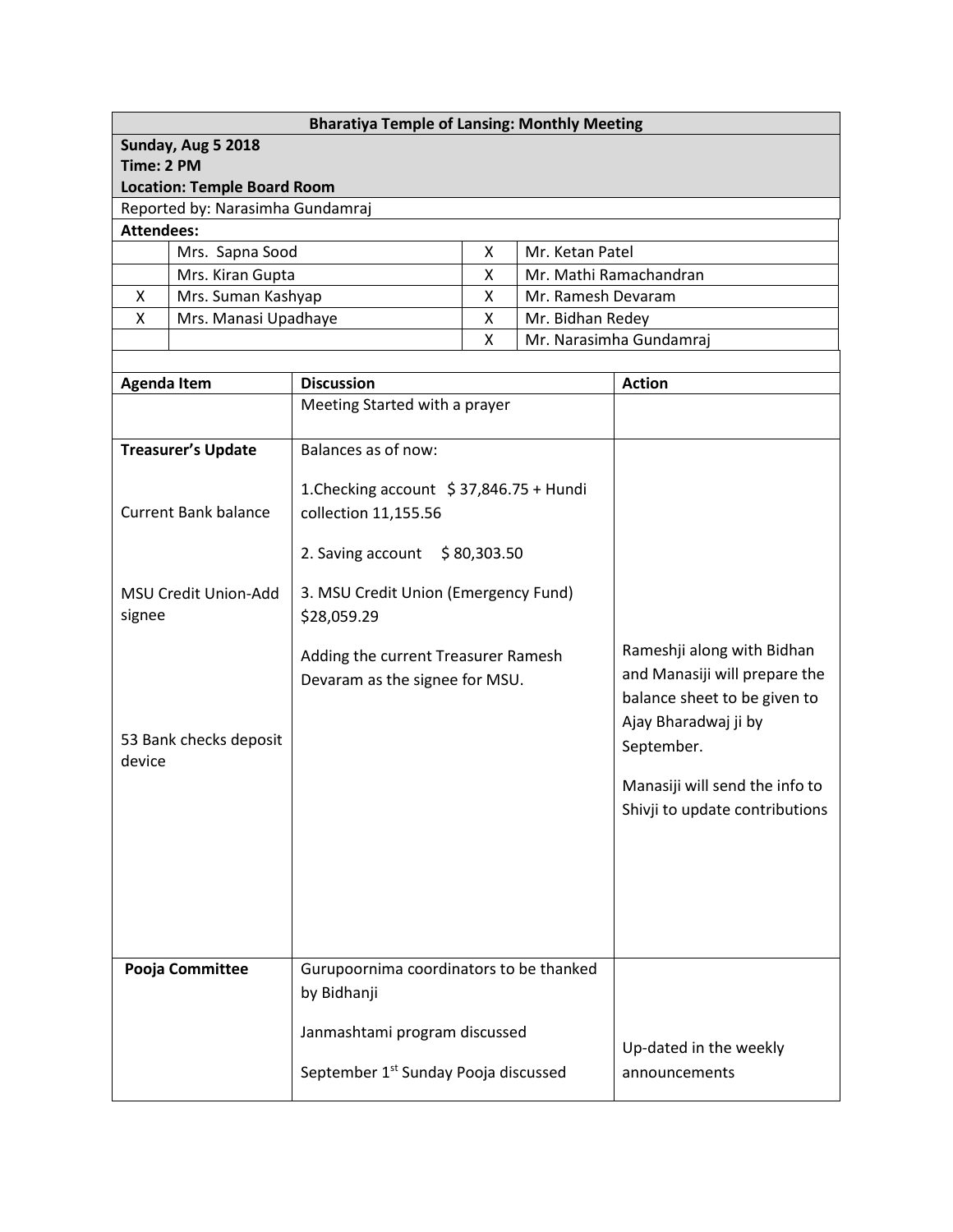|             | Iskon Radha yatra discussed.                                                                                                              |                                                                                       |
|-------------|-------------------------------------------------------------------------------------------------------------------------------------------|---------------------------------------------------------------------------------------|
|             | Ganesh Pooja Sep 13 <sup>th</sup> to 23 <sup>rd</sup> . Marathi<br>group coordinating.                                                    |                                                                                       |
|             | All temple Rentals or major poojas and<br>their coordinators should be conveyed to<br>Sapnaji.                                            |                                                                                       |
| Maintenance | Plate stacking for disposal should be part<br>of the policy for 1 <sup>st</sup> Sunday Pooja and other<br>function to inform coordinators |                                                                                       |
|             | Cleaning tables discussed.                                                                                                                | September 8/9 for table<br>cleaning                                                   |
|             | Sink outside sanctum. Discussed                                                                                                           | Ketanji will check plumbing<br>company. Inform priests not<br>to wash utensils there. |
|             | Snow removal & Lawn services: Ketanji will<br>look for quotes for the same.                                                               | Still looking                                                                         |
|             | Discussed cleaning the wood in the<br>sanctum area and clean/repairs fans                                                                 | Ketanji is working on it                                                              |
|             | 2018 projects:<br>Replace basement furnace to be discussed<br>before winter. Replaced Roof Top Unit<br>already.                           |                                                                                       |
|             | Additional parking lot and resurfacing of<br>back lot.                                                                                    |                                                                                       |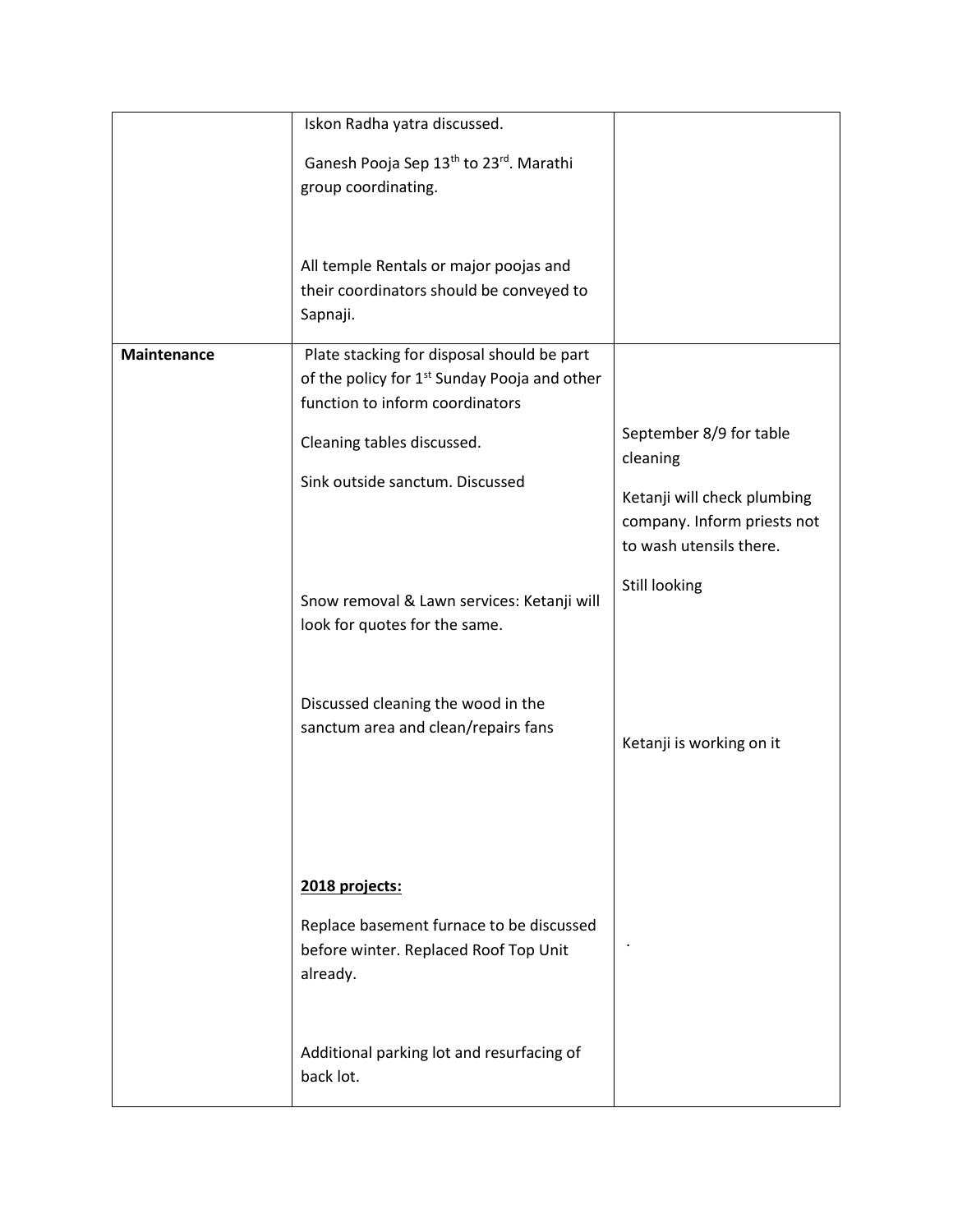| <b>PR</b> committee                     | Changing counter top in Panditji's house<br>and allotting some money for maintenance<br>of the priest houses.<br>Member appreciation dinner October 6 <sup>th</sup> .                                                                                                                                                     | Deven's team will perform.                                                                                                                                                                                                                                                                                             |
|-----------------------------------------|---------------------------------------------------------------------------------------------------------------------------------------------------------------------------------------------------------------------------------------------------------------------------------------------------------------------------|------------------------------------------------------------------------------------------------------------------------------------------------------------------------------------------------------------------------------------------------------------------------------------------------------------------------|
|                                         | People who become members by August<br>30 <sup>th</sup> will be included in the dinner.                                                                                                                                                                                                                                   | Manasiji will finalize member<br>list.                                                                                                                                                                                                                                                                                 |
| <b>Priest Committee</b><br>update       | Priests to bring all hundi's, including jain<br>temple into the room every night at temple<br>closing.<br>Saree donation update. Priests should<br>Picture of donated sarees.<br>Priest committee meeting and emails<br>about the meeting discussed. Appropriate<br>action discussed. Bidhanji will convey to<br>Kiranji. | Manasiji will send email.<br>Ketanji will look for portable<br>safe.                                                                                                                                                                                                                                                   |
| <b>Fund Raising</b><br><b>Committee</b> | Discussed fundraising. Discussed having<br>events during the summer time when no<br>other Pooja is going on.                                                                                                                                                                                                              | Manasiji and Rajji are working<br>on entering the data<br>Temple announcement to say<br>membership announcements<br>and last date for membership<br>privileges to be applied for<br>this year only if a devotee<br>becomes a member by June<br>$31st$ .<br>Rajji to Send letters to Mathi<br>for community fundraising |
| <b>Temple Security</b>                  | Bidhanji looked into DK security for major<br>events. Bidhanji will schedule with them.<br>Upcoming major events where Security is<br>needed are discussed, Ganesh Chaturthi,<br>Janmashatami, Kalyanam, Diwali.                                                                                                          | Ketanji will discuss and plan a<br>security drill.                                                                                                                                                                                                                                                                     |